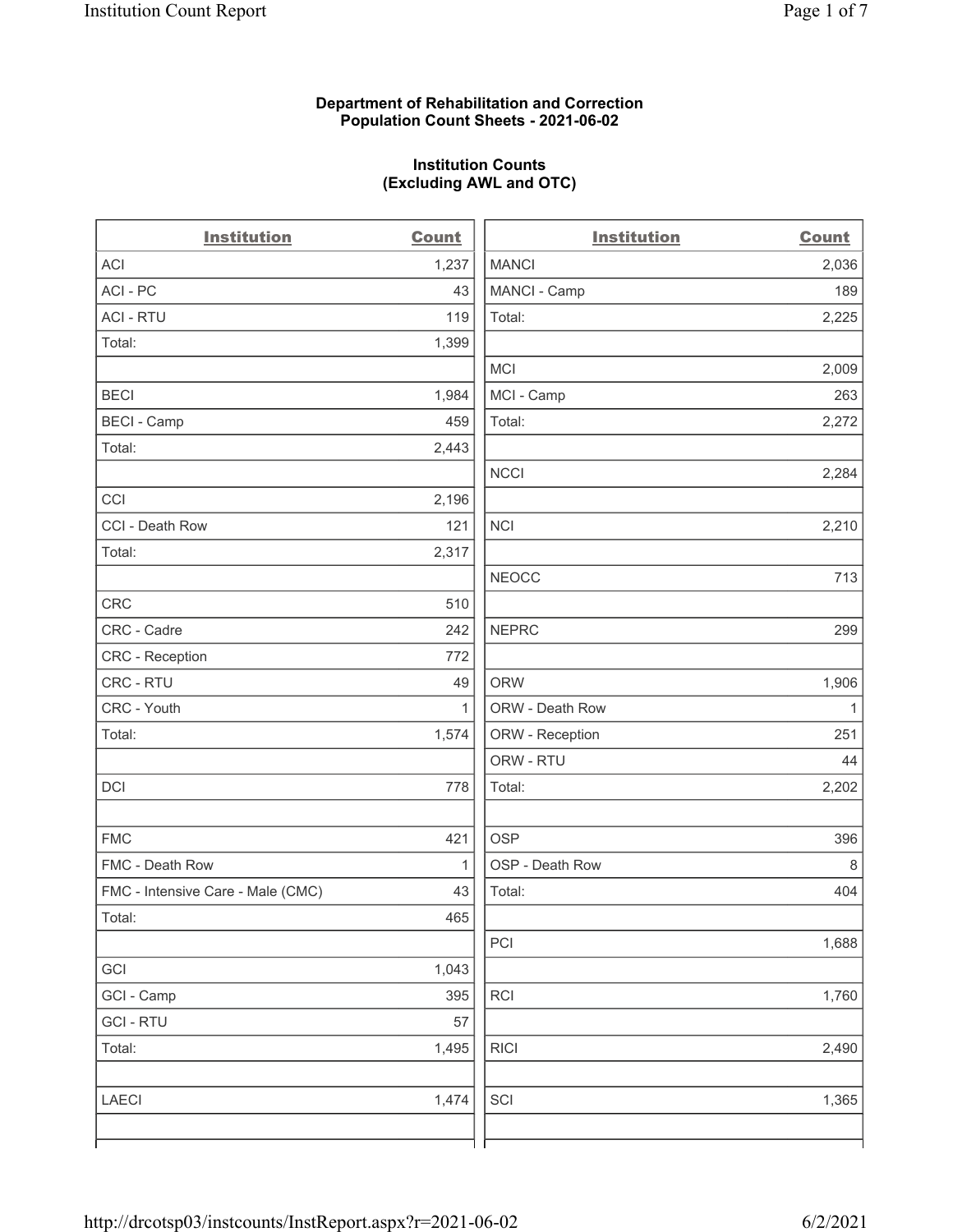| LECI                     | 1,564 | <b>SOCF</b>      | 1,173                              |
|--------------------------|-------|------------------|------------------------------------|
| LECI - Camp              | 170   | SOCF - RTU       | 2                                  |
| Total:                   | 1,734 | Total:           | 1,175                              |
|                          |       |                  |                                    |
| LOCI                     | 2,169 | <b>TCI</b>       | 920                                |
|                          |       | TCI - Camp       | 324                                |
| LORCI                    | 771   | Total:           | 1,244                              |
| LORCI - Cadre            | 217   |                  |                                    |
| <b>LORCI - Reception</b> | 16    | <b>TOCI</b>      | 653                                |
| Total:                   | 1,004 | <b>TOCI - PC</b> | 129                                |
|                          |       | Total:           | 782                                |
| <b>MACI</b>              | 829   |                  |                                    |
| MACI - Minimum           | 1,148 | <b>WCI</b>       | 1,106                              |
| Total:                   | 1,977 | WCI - RTU        | 29                                 |
|                          |       | Total:           | 1,135                              |
|                          |       |                  |                                    |
|                          |       |                  | 43,077<br><b>Total Population:</b> |

\* The Total Population includes 30 Offenders with Reason Codes 30 & 31. \*\* The Total Population includes 33 Offenders with Reason Code 0A.

## Male Population by Security Level (Include AWL and Exclude OTC)

| <b>Security Level</b>  |                   | <b>Body</b> | <b>AWL</b> | $(-OTC)$ | <b>Total</b> |
|------------------------|-------------------|-------------|------------|----------|--------------|
| <b>Total Level E</b>   |                   | 933         | 5          | 3        | 935          |
| Total Level 4          |                   | 1,265       | 9          |          | 1,267        |
| Total Level 3          |                   | 9,105       | 98         | 94       | 9,109        |
| Total Level 2          |                   | 14,900      | 118        | 93       | 14,925       |
| Total Level 1          |                   | 13,385      | 118        | 81       | 13,422       |
| <b>Total Death Row</b> |                   | 133         | 0          | $\Omega$ | 133          |
|                        | <b>Total Male</b> | 39,721      | 348        | 278      | 39,791       |

### Female Population by Institution (Include AWL and Exclude OTC)

| <b>Institution</b>     | <b>Body</b> | <b>AWL</b> | $(-OTC)$ | <b>Total</b> |
|------------------------|-------------|------------|----------|--------------|
| <b>DCI</b>             | 777         |            | 3        | 777          |
| <b>FMC</b>             |             |            |          |              |
| <b>NEPRC</b>           | 299         |            |          | 300          |
| <b>ORW</b>             | 1,906       | 21         | 16       | 1,911        |
| <b>ORW - Death Row</b> |             |            |          |              |
| ORW - Reception        | 251         | ⌒          | ◠        | 251          |
|                        |             |            |          |              |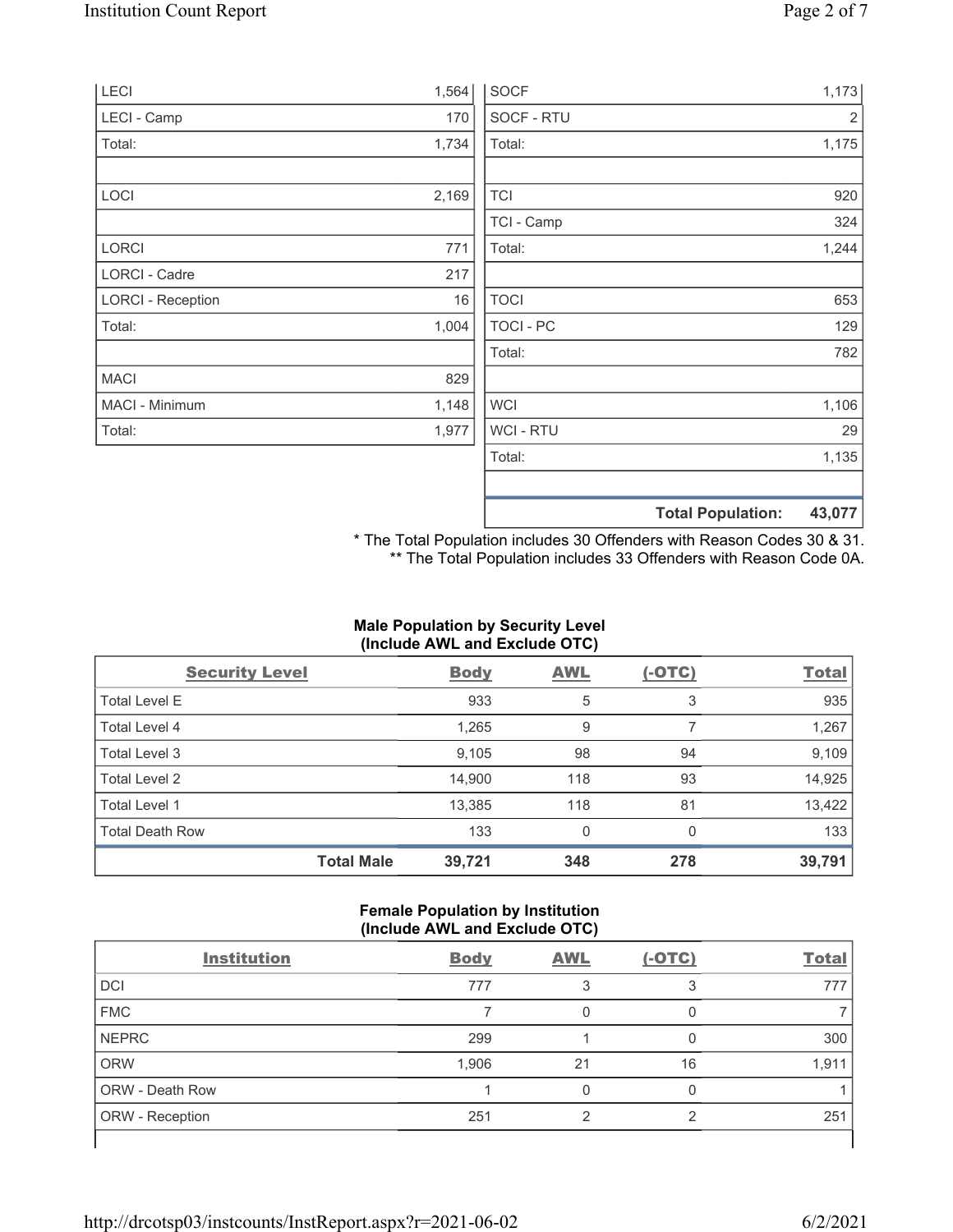| ORW - RTU |                          | 44     |     |     | 44'    |
|-----------|--------------------------|--------|-----|-----|--------|
|           | <b>Total Female</b>      | 3,285  | 27  | 21  | 3,291  |
|           |                          |        |     |     |        |
|           | <b>Total Population:</b> | 43,006 | 375 | 299 | 43,082 |

### Male Population by Institution: Security Level 5 and E (Include AWL and Exclude OTC)

| <b>Institution</b>   | <b>Body</b>    | <b>AWL</b>          | $(-OTC)$            | <b>Total</b> |
|----------------------|----------------|---------------------|---------------------|--------------|
| ${\sf CRC}$          | 1              | $\mathbf 0$         | 0                   | 1            |
| CRC - RTU            | 5              | $\mathsf{O}\xspace$ | $\mathsf{O}\xspace$ | 5            |
| <b>FMC</b>           | $\mathbf{1}$   | $\mathsf{O}\xspace$ | $\mathbf 0$         | 1            |
| LECI                 | 13             | $\mathsf{O}\xspace$ | $\mathbf 0$         | 13           |
| <b>MACI</b>          | 11             | $\mathbf{1}$        | 1                   | 11           |
| <b>MANCI</b>         | 16             | $\mathbf 0$         | 0                   | 16           |
| <b>NEOCC</b>         | $\overline{2}$ | $\mathbf 0$         | 0                   | $\sqrt{2}$   |
| <b>OSP</b>           | 181            | 1                   | 1                   | 181          |
| RCI                  | 26             | $\mathsf{O}\xspace$ | $\boldsymbol{0}$    | 26           |
| <b>RICI</b>          | 1              | $\mathbf 0$         | $\boldsymbol{0}$    | 1            |
| SOCF                 | 544            | $\sqrt{3}$          | 1                   | 546          |
| TCI                  | 14             | $\mathbf 0$         | 0                   | 14           |
| <b>TOCI</b>          | 104            | $\mathsf{O}\xspace$ | $\boldsymbol{0}$    | 104          |
| TOCI - PC            | $\,6$          | $\mathsf{O}\xspace$ | $\boldsymbol{0}$    | $6\,$        |
| <b>WCI</b>           | 5              | $\mathsf{O}\xspace$ | $\mathbf 0$         | 5            |
| WCI - RTU            | $\sqrt{3}$     | $\mathsf{O}\xspace$ | $\boldsymbol{0}$    | $\sqrt{3}$   |
| <b>Total Level 5</b> | 933            | 5                   | 3                   | 935          |

### Male Population by Institution: Security Level 4 (Include AWL and Exclude OTC)

| <b>Body</b>    | <b>AWL</b> | $(-OTC)$ | <b>Total</b> |
|----------------|------------|----------|--------------|
| 6              |            | ∩        | 6            |
| $\overline{2}$ | 0          | $\Omega$ | 2            |
|                | 0          | $\Omega$ |              |
| 13             | 0          | $\Omega$ | 13           |
|                | 0          | $\Omega$ |              |
|                |            |          |              |
| 19             | $\Omega$   | $\Omega$ | 19           |
| 11             |            |          | 11           |
| 182            | $\Omega$   | $\Omega$ | 182          |
| 517            | 3          | 3        | 517          |
|                |            |          |              |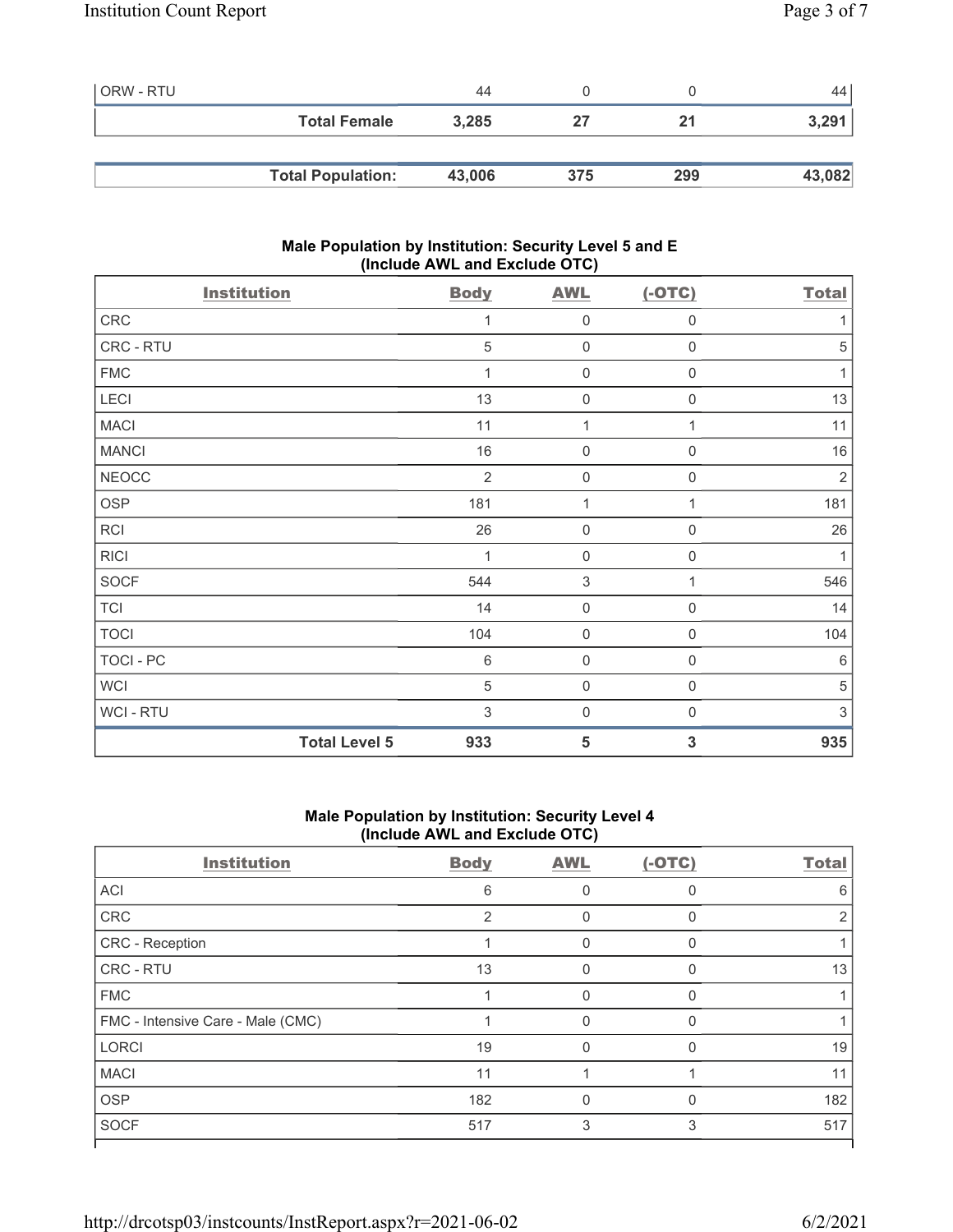| SOCF - RTU  |                               |  |       |
|-------------|-------------------------------|--|-------|
| <b>TOCI</b> | 492                           |  | 492   |
| TOCI - PC   | 10                            |  | 10    |
| <b>WCI</b>  |                               |  |       |
| WCI-RTU     |                               |  |       |
|             | <b>Total Level 4</b><br>1,265 |  | 1,267 |

### Male Population by Institution: Security Level 3 (Include AWL and Exclude OTC)

| <b>Institution</b>                | <b>Body</b>      | <b>AWL</b>                | $(-OTC)$            | <b>Total</b> |
|-----------------------------------|------------------|---------------------------|---------------------|--------------|
| <b>ACI</b>                        | 13               | $\mathbf 0$               | $\mathsf 0$         | 13           |
| ACI-PC                            | $\,6\,$          | $\mathsf 0$               | $\mathsf{O}\xspace$ | $\,6\,$      |
| CCI                               | 11               | $\mathbf 0$               | $\mathsf{O}\xspace$ | 11           |
| CRC                               | 317              | $\,8\,$                   | $\overline{7}$      | 318          |
| CRC - Cadre                       | $\,6\,$          | $\mathsf 0$               | $\mathsf{O}\xspace$ | $\,6\,$      |
| CRC - Reception                   | 512              | 10                        | 10                  | 512          |
| CRC - RTU                         | 31               | $\mathbf 0$               | $\mathsf{O}\xspace$ | 31           |
| <b>FMC</b>                        | $\,6\,$          | $\mathbf 0$               | $\mathsf 0$         | $\,6\,$      |
| FMC - Intensive Care - Male (CMC) | $\sqrt{2}$       | $\mathbf 0$               | $\mathsf 0$         | $\sqrt{2}$   |
| GCI                               | $\sqrt{2}$       | $\mathsf 0$               | $\mathsf{O}\xspace$ | $\sqrt{2}$   |
| <b>GCI-RTU</b>                    | $\mathbf{1}$     | $\mathbf 0$               | $\mathsf 0$         | $\mathbf{1}$ |
| <b>LAECI</b>                      | 19               | $\mathbf{1}$              | $\mathbf{1}$        | 19           |
| LECI                              | 1,251            | $\mathbf 1$               | 1                   | 1,251        |
| LOCI                              | $\sqrt{3}$       | $\mathbf 0$               | 0                   | $\sqrt{3}$   |
| LORCI                             | 357              | 32                        | 32                  | 357          |
| <b>LORCI - Cadre</b>              | 72               | $\mathbf 0$               | $\mathsf 0$         | 72           |
| <b>LORCI - Reception</b>          | $\,8\,$          | $\mathbf{1}$              | $\mathbf{1}$        | $\,8\,$      |
| <b>MACI</b>                       | 721              | $\mathbf 5$               | $\mathbf 5$         | 721          |
| <b>MANCI</b>                      | 1,653            | 15                        | 13                  | 1,655        |
| MCI                               | $\boldsymbol{9}$ | $\mathsf{O}\xspace$       | $\mathsf 0$         | $9\,$        |
| <b>NCCI</b>                       | 49               | $\mathbf{1}$              | 1                   | 49           |
| <b>NCI</b>                        | $10$             | $\mathsf 0$               | $\mathsf{O}\xspace$ | 10           |
| <b>NEOCC</b>                      | 590              | $\ensuremath{\mathsf{3}}$ | 3                   | 590          |
| <b>OSP</b>                        | $\,6\,$          | $\mathbf 0$               | $\mathsf 0$         | $\,6\,$      |
| PCI                               | 47               | 1                         | 1                   | 47           |
| <b>RCI</b>                        | 1,398            | 6                         | 6                   | 1,398        |
| RICI                              | 23               | $\mathsf{O}\xspace$       | $\mathsf{O}\xspace$ | 23           |
| SCI                               | 18               | $\mathsf{O}\xspace$       | $\mathsf{O}\xspace$ | 18           |
| <b>SOCF</b>                       | 109              | $\mathbf{1}$              | $\mathsf{O}\xspace$ | 110          |
| <b>TCI</b>                        | 778              | $\overline{4}$            | $\overline{4}$      | 778          |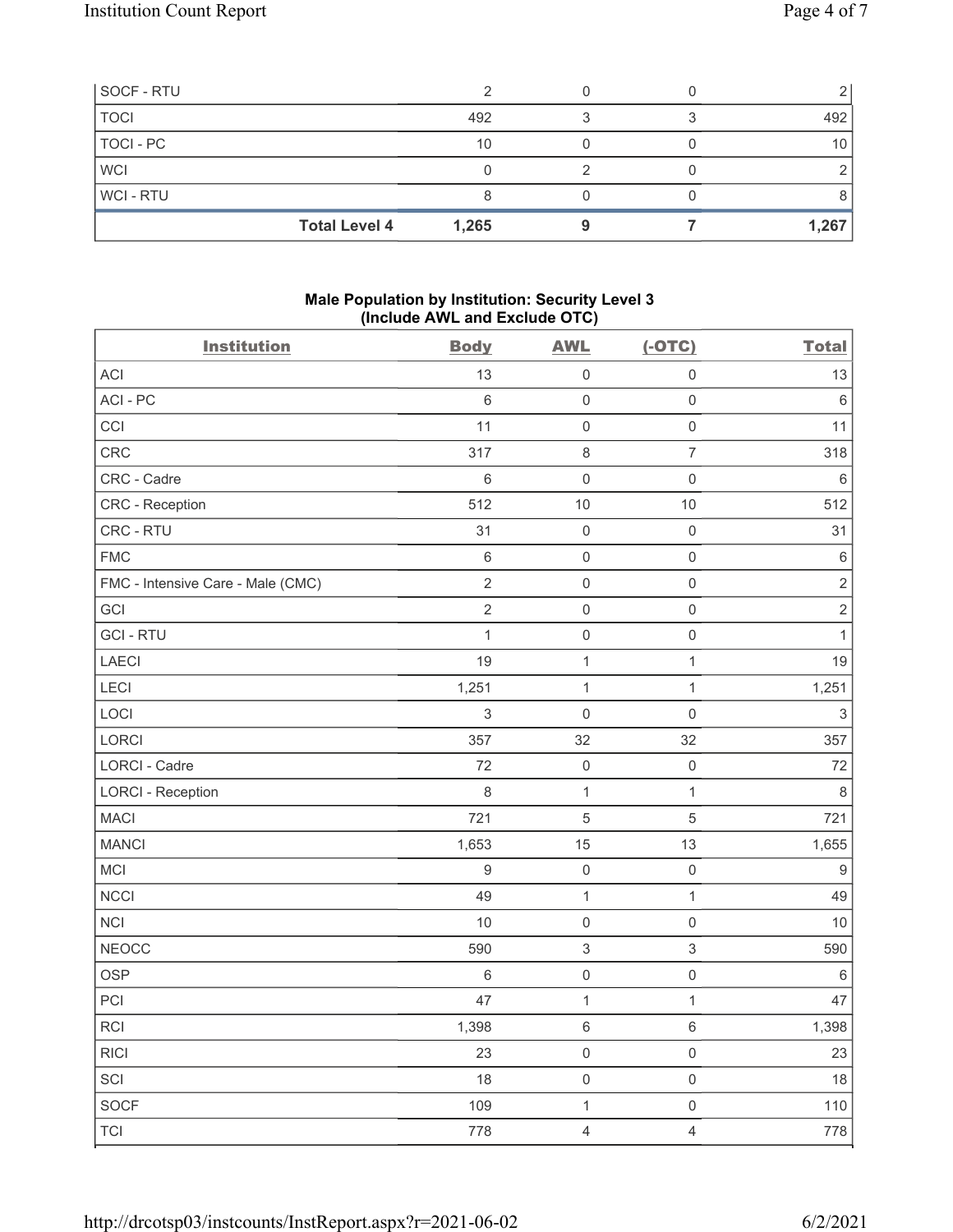| TCI - Camp  |                      |       |    |    |       |
|-------------|----------------------|-------|----|----|-------|
| <b>TOCI</b> |                      | 36    |    |    | 36    |
| TOCI - PC   |                      | 58    |    |    | 58    |
| <b>WCI</b>  |                      | 967   | 9  |    | 967   |
| WCI-RTU     |                      | 15    |    |    | 15    |
|             | <b>Total Level 3</b> | 9,105 | 98 | 94 | 9,109 |

### Male Population by Institution: Security Level 2 (Include AWL and Exclude OTC)

| <b>Institution</b>                | <b>Body</b>    | <b>AWL</b>                | $(-OTC)$                  | <b>Total</b>   |
|-----------------------------------|----------------|---------------------------|---------------------------|----------------|
| ACI                               | 676            | 1                         | $\mathsf 0$               | 677            |
| ACI-PC                            | 28             | $\mathsf{O}\xspace$       | $\mathsf{O}\xspace$       | 28             |
| <b>ACI - RTU</b>                  | 93             | $\mathsf{O}\xspace$       | $\mathsf 0$               | 93             |
| <b>BECI</b>                       | 1,282          | $\,8\,$                   | $\,8\,$                   | 1,282          |
| CCI                               | 1,661          | $\boldsymbol{9}$          | 6                         | 1,664          |
| <b>CRC</b>                        | 85             | $\ensuremath{\mathsf{3}}$ | 3                         | 85             |
| CRC - Cadre                       | 203            | $\mathsf{O}\xspace$       | $\mathsf{O}\xspace$       | 203            |
| CRC - Reception                   | 128            | $\sqrt{2}$                | $\overline{2}$            | 128            |
| CRC - Youth                       | 1              | $\mathsf{O}\xspace$       | $\mathsf 0$               | 1              |
| DCI                               | $\mathbf{1}$   | $\mathsf 0$               | $\mathsf{O}\xspace$       | 1              |
| <b>FMC</b>                        | 12             | $\sqrt{2}$                | $\mathsf{O}\xspace$       | 14             |
| FMC - Intensive Care - Male (CMC) | 10             | $\mathbf{1}$              | $\mathsf{O}\xspace$       | 11             |
| GCI                               | 474            | $\ensuremath{\mathsf{3}}$ | $\mathbf{1}$              | 476            |
| <b>GCI-RTU</b>                    | 48             | $\mathsf{O}\xspace$       | 0                         | 48             |
| LAECI                             | 833            | 14                        | 14                        | 833            |
| LECI                              | 297            | $\ensuremath{\mathsf{3}}$ | $\ensuremath{\mathsf{3}}$ | 297            |
| LOCI                              | 1,139          | $\mathbf 5$               | $\sqrt{2}$                | 1,142          |
| LORCI                             | 184            | 12                        | 12                        | 184            |
| <b>LORCI - Cadre</b>              | 94             | $\mathsf{O}\xspace$       | $\mathsf 0$               | 94             |
| <b>LORCI - Reception</b>          | $\overline{4}$ | $\mathsf 0$               | $\mathsf{O}\xspace$       | $\overline{4}$ |
| <b>MACI</b>                       | 86             | $\mathsf{O}\xspace$       | $\mathsf{O}\xspace$       | 86             |
| <b>MANCI</b>                      | 352            | $\sqrt{2}$                | $\sqrt{2}$                | 352            |
| MCI                               | 1,330          | $\boldsymbol{9}$          | $\,6$                     | 1,333          |
| <b>NCCI</b>                       | 780            | 11                        | 10                        | 781            |
| <b>NCI</b>                        | 1,218          | $\,8\,$                   | 8                         | 1,218          |
| <b>NEOCC</b>                      | 121            | 0                         | 0                         | 121            |
| PCI                               | 825            | $\,6\,$                   | $\overline{2}$            | 829            |
| <b>RCI</b>                        | 335            | $\sqrt{2}$                | $\overline{2}$            | 335            |
| <b>RICI</b>                       | 1,395          | 11                        | $\,8\,$                   | 1,398          |
| SCI                               | 894            | $\,6\,$                   | $\overline{4}$            | 896            |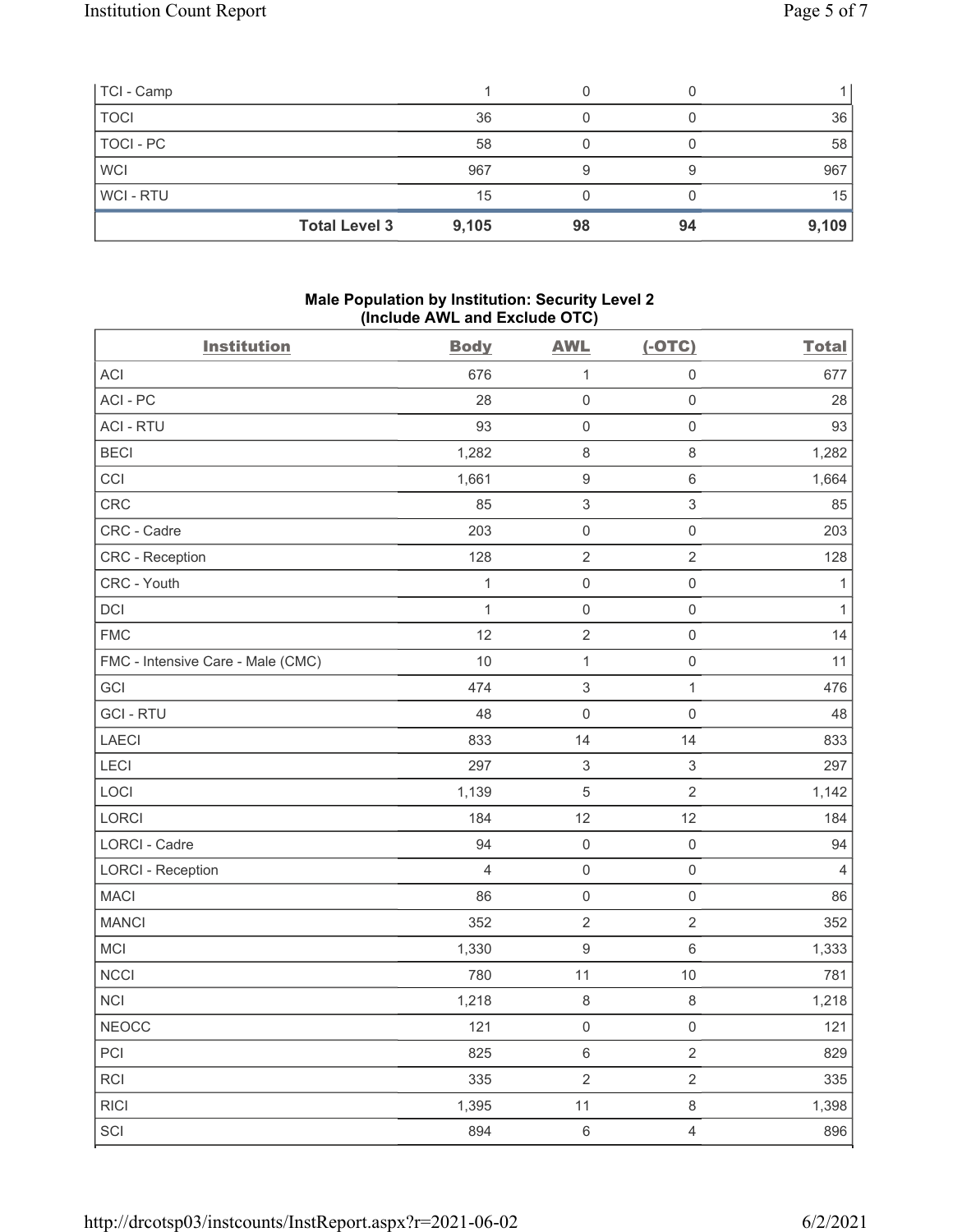| <b>SOCF</b> |                                |     |    |        |
|-------------|--------------------------------|-----|----|--------|
| <b>TCI</b>  | 98                             |     |    | 98     |
| <b>TOCI</b> | 21                             |     |    | 21     |
| TOCI - PC   | 55                             |     |    | 55     |
| <b>WCI</b>  | 134                            |     |    | 134    |
|             | <b>Total Level 2</b><br>14,900 | 118 | 93 | 14,925 |

### Male Population by Institution: Security Level 1 (Include AWL and Exclude OTC)

| <b>Institution</b>                | <b>Body</b>      | <b>AWL</b>          | $(-OTC)$            | <b>Total</b>              |
|-----------------------------------|------------------|---------------------|---------------------|---------------------------|
| <b>ACI</b>                        | 542              | 4                   | $\overline{2}$      | 544                       |
| ACI - PC                          | $\boldsymbol{9}$ | $\mathbf 0$         | $\mathsf{O}\xspace$ | $9\,$                     |
| <b>ACI - RTU</b>                  | 26               | $\mathsf{O}\xspace$ | $\mathsf 0$         | 26                        |
| <b>BECI</b>                       | 701              | 10                  | $\boldsymbol{9}$    | 702                       |
| <b>BECI - Camp</b>                | 458              | $\mathsf{O}\xspace$ | $\mathsf{O}\xspace$ | 458                       |
| CCI                               | 522              | $\sqrt{2}$          | 1                   | 523                       |
| CRC                               | 47               | $\sqrt{2}$          | $\overline{2}$      | 47                        |
| CRC - Cadre                       | 33               | $\mathsf{O}\xspace$ | $\mathsf{O}\xspace$ | 33                        |
| <b>CRC</b> - Reception            | 126              | $\,6\,$             | $\,6\,$             | 126                       |
| <b>FMC</b>                        | 394              | $\,6\,$             | $\,$ 3 $\,$         | 397                       |
| FMC - Intensive Care - Male (CMC) | 30               | $\mathsf{O}\xspace$ | $\mathsf{O}\xspace$ | 30                        |
| GCI                               | 567              | $\overline{7}$      | $\sqrt{3}$          | 571                       |
| GCI - Camp                        | 395              | $\mathsf{O}\xspace$ | $\mathsf{O}\xspace$ | 395                       |
| <b>GCI-RTU</b>                    | $\,8\,$          | $\mathsf{O}\xspace$ | $\mathbf 0$         | $\,8\,$                   |
| LAECI                             | 621              | 11                  | $\,8\,$             | 624                       |
| LECI                              | 3                | $\mathsf{O}\xspace$ | $\mathsf 0$         | $\ensuremath{\mathsf{3}}$ |
| LECI - Camp                       | 170              | $\mathsf{O}\xspace$ | $\mathsf{O}\xspace$ | 170                       |
| LOCI                              | 1,027            | $\sqrt{2}$          | $\mathsf{O}\xspace$ | 1,029                     |
| LORCI                             | 211              | $\mathbf 5$         | $\mathbf 5$         | 211                       |
| LORCI - Cadre                     | 51               | $\mathsf{O}\xspace$ | $\mathsf{O}\xspace$ | 51                        |
| <b>LORCI - Reception</b>          | $\overline{4}$   | $\mathsf{O}\xspace$ | $\mathsf{O}\xspace$ | $\overline{4}$            |
| MACI - Minimum                    | 1,148            | $\boldsymbol{9}$    | $\,8\,$             | 1,149                     |
| <b>MANCI</b>                      | 15               | $\mathsf{O}\xspace$ | $\mathsf{O}\xspace$ | 15                        |
| MANCI - Camp                      | 189              | $\mathsf{O}\xspace$ | $\mathsf{O}\xspace$ | 189                       |
| <b>MCI</b>                        | 670              | $\hbox{9}$          | $\sqrt{5}$          | 674                       |
| MCI - Camp                        | 263              | $\boldsymbol{0}$    | $\boldsymbol{0}$    | 263                       |
| <b>NCCI</b>                       | 1,454            | $\,8\,$             | $\,6\,$             | 1,456                     |
| <b>NCI</b>                        | 981              | $\sqrt{4}$          | $\sqrt{3}$          | 982                       |
| <b>OSP</b>                        | 26               | $\overline{4}$      | $\sqrt{3}$          | 27                        |
| PCI                               | 816              | 15                  | $\boldsymbol{9}$    | 822                       |